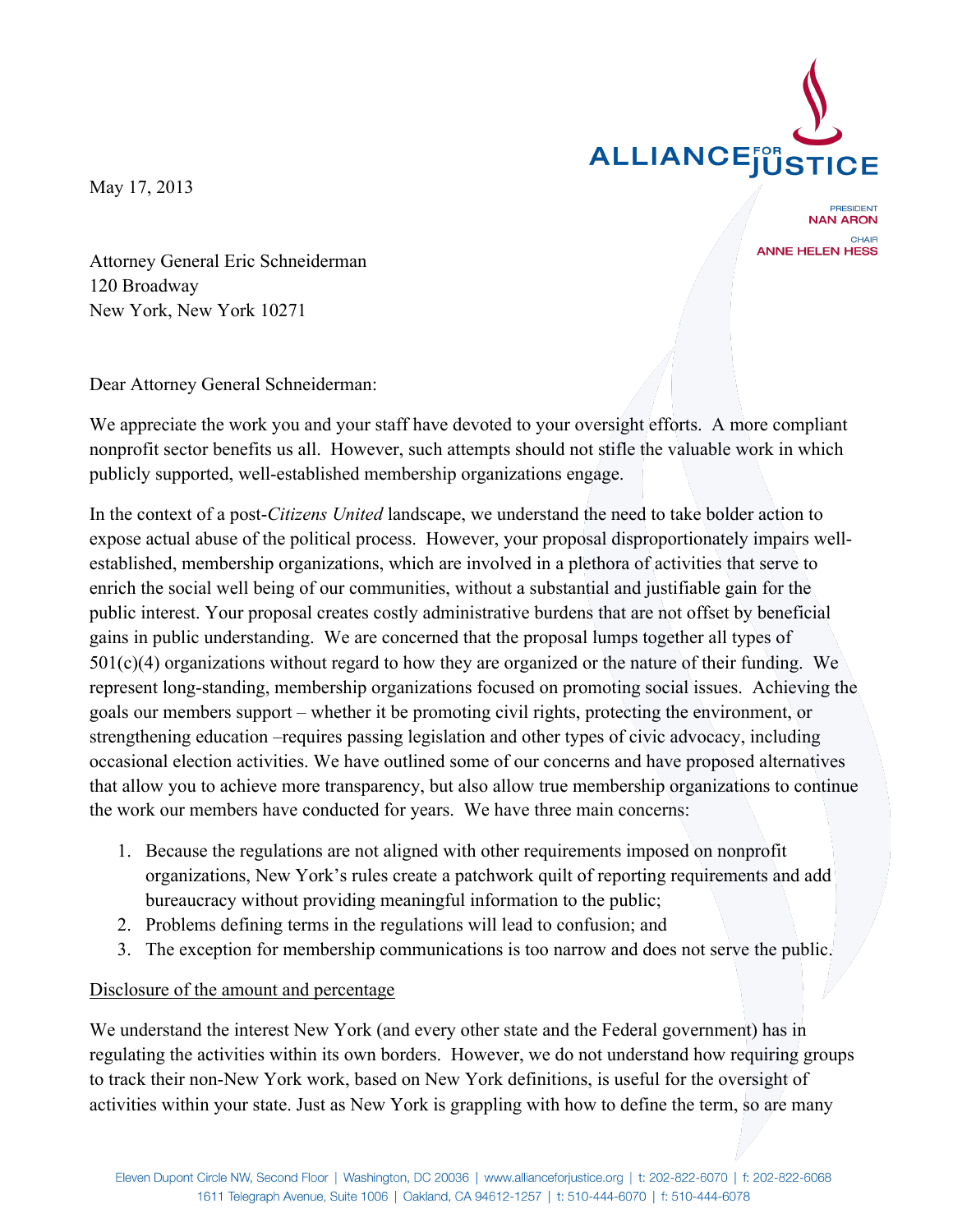Attorney General Schneiderman May 17, 2013 Page **2** of **3**

other states and Congress. To create a system as suggested would result in duplicative, and highly burdensome reporting at a tremendous cost that detracts from the substantive work in which we are able to engage.

Furthermore, by creating a new definition of "election related expenditures" you will force organizations to track yet another type of activity, and staff will need to attempt to understand how this term differs from the IRS definition of lobbying (which they must track), the IRS definition of "exempt-function expenditures" (which they must track) and various state and federal definitions of "express advocacy" and "electioneering communications" (which they must track). If New York, and other states, adopt their own divergent definitions of advocacy-related terms, nonprofit organizations' staff will spend countless time attempting to determine how to report their activities under a patchwork quilt of definitions. More importantly, adopting a bevy of diverse definitions means the disclosures will be less accurate as staff struggle with the complicated reporting bureaucracy. Experience shows that despite best efforts for compliance, the use of a vast array of definitions means the information disclosed will contain inadvertent errors. But when staff can apply a single, clear standard to their work, they can more consistently report accurate information. Adopting different standards than the rest of the country will not provide the public with meaningful disclosure; without consistency it becomes difficult for people to make apples-to-apples comparisons and gain a true understanding of the information provided. By adopting the same definitions as are in place on the federal level, New York will simplify reporting, will increase accuracy and will provide consistent information the public can use to understand organizations' political activities.

It is our recommendation, for the reasons explained above, that New York should adopt the same definitions as are in place at the federal level, rather than creating a new definition for "election related expenditures." It is important to remain consistent wherever possible. Even if you are not prepared to go forward with federal definitions, we encourage you to coordinate with other regulators and municipalities within New York so that definitions can remain constant across the state. If you find it prudent to go forward with the proposed definition, we ask that you limit it's application to only New York activities, narrow the scope of information that must be reported, and at the very least allow for the use of "good faith estimates" for the amounts that must be reported.

## Definition of Election Targeted Issue Advocacy

We appreciate that the window for election targeted issue advocacy has been shortened from 180 days to 45 days before a primary or 90 days before a general election. However, the proposed regulation states that a 501(c)(4) must disclose donors if it spends more than \$10,000 on New York election related expenditures "45 days before **any** primary election or 90 days before **any** general election...." (emphasis added). While we understand the window before a New York primary or general election, applying the standard to "any" primary or general election essentially eliminates the purpose of closing the window. As written, activity in any state with an upcoming election will trigger reporting of all activity by the organization. For instance, Virginia and New Jersey have primaries in June 2013 and